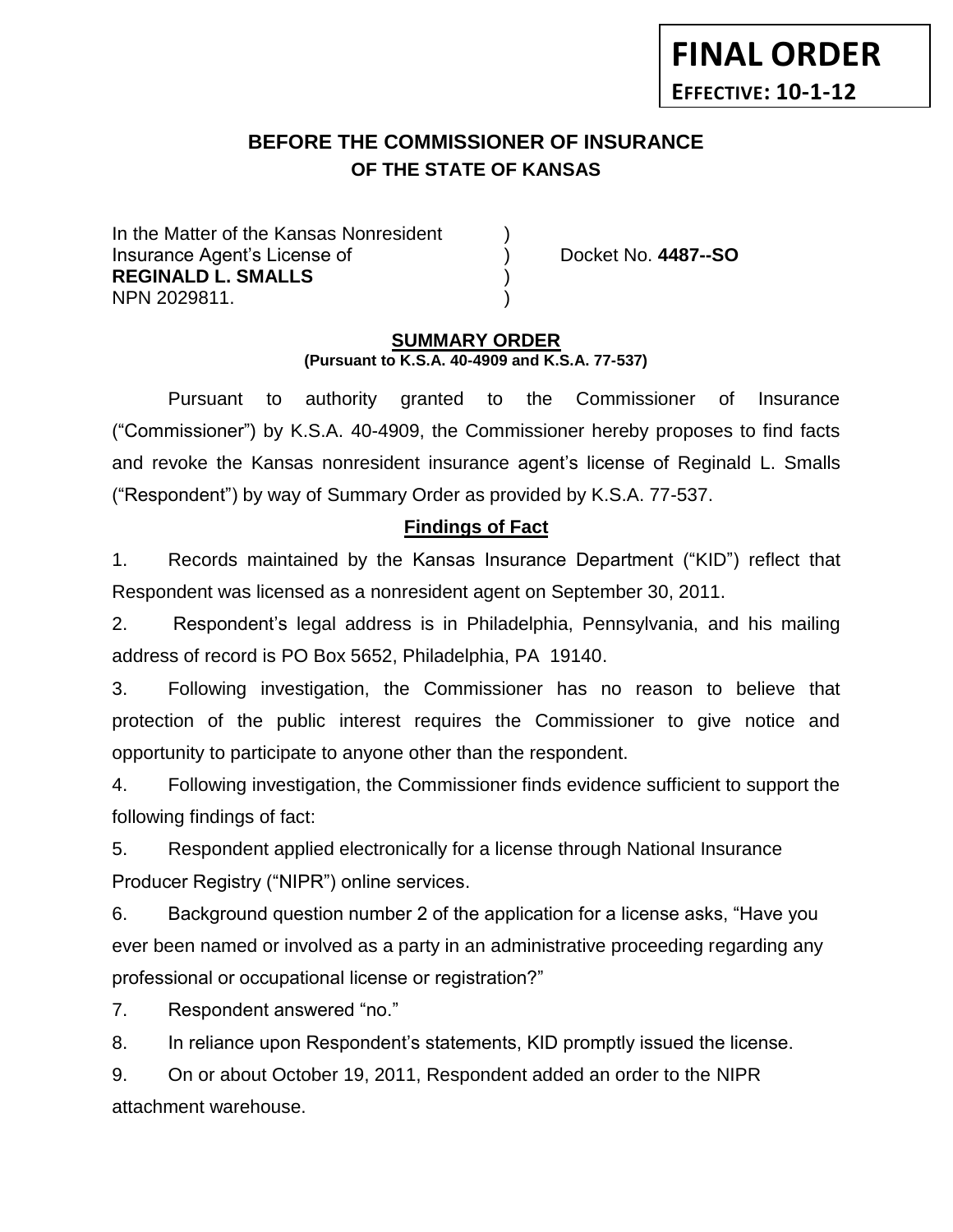10. The document, a Consent Order issued by the Insurance Commissioner for the Commonwealth of Pennsylvania, docket number CO03-06-008, dated and effective August 13, 2003, ordered Respondent to pay a civil penalty and placed his license on probationary status for five years for misappropriation of premium.

11. Respondent did not notify KID of the omission from the application or otherwise correct his application information.

12. By Consent Order in docket number CO11-07-014, effective December 6, 2011, the Insurance Commissioner for the Commonwealth of Pennsylvania ordered Respondent to cease and desist from certain unlawful activities and pay restitution as a result of misappropriation of premium and transacting business without an appointment.

13. The Consent Order again placed Respondent's license on probation for five years.

14. To date, Respondent has not reported the 2011 Consent Order to the Commissioner.

15. By letter of August 14, 2012, addressed to Respondent at his address of record, KID summarized the foregoing facts and invited Respondent to reply in writing if he disputed the facts.

16. To date, Respondent has not replied, and the letter has not been returned; thus, the facts are deemed undisputed.

# **Applicable Law**

17. K.S.A. 2011 Supp. 40-4909(a) provides, in relevant part:

"The commissioner may deny, suspend, revoke or refuse renewal of any license issued under this act if the commissioner finds that the applicant or license holder has:

(1) Provided incorrect, misleading, incomplete or untrue information in the license application.

(2) Violated:

(A) Any provision of chapter 40 of the Kansas Statutes Annotated, and amendments thereto, or any rule and regulation promulgated thereunder;

(3) Obtained or attempted to obtain a license under this act through misrepresentation or fraud.

(4) Improperly withheld, misappropriated or converted any moneys or properties received in the course of doing insurance business.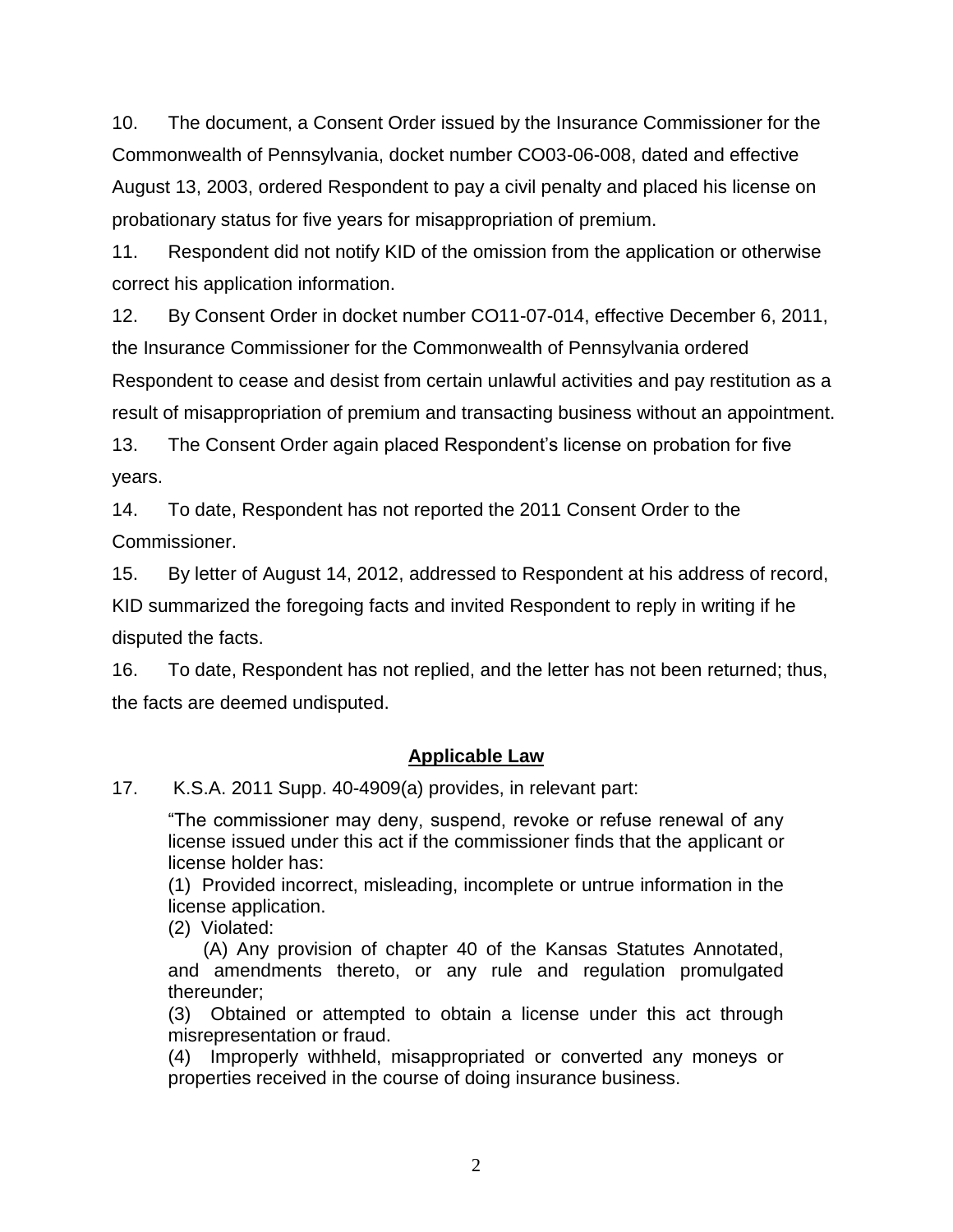(8) Used any fraudulent, coercive, or dishonest practice, or demonstrated any incompetence, untrustworthiness or financial irresponsibility in the conduct of business in this state or elsewhere." K.S.A. 2011 Supp. 40- 4909(a).

18. K.A.R. §40-7-9(a) requires a licensee to report any disciplinary action by the insurance regulatory agency of another state.

19. The Commissioner may revoke any license issued under the Insurance Agents Licensing Act if the Commissioner finds that the interests of the insurer or the insurable interests of the public are not properly served under such license. K.S.A. 2011 Supp. 40-4909(b).

#### **Conclusions of Law**

20. The Commissioner has jurisdiction over Respondent as well as the subject matter of this proceeding, and such proceeding is held in the public interest.

21. The Commissioner finds Respondent submitted an incomplete and incorrect application for a license, and based on that fact, Respondent's license may be revoked pursuant to K.S.A. 40-4909(a)(1).

22. Based on the same facts, the Commissioner finds that Respondent's license may be revoked pursuant to K.S.A. 40-4909(a)(3) because Respondent obtained the license through misrepresentation.

23. The Commissioner further finds that Respondent's license may be revoked pursuant to K.S.A. 40-4909(a)(2)(A) because Respondent has violated, and continues to violate, K.A.R. §40-7-9(a) by failing to report the 2011 Pennsylvania order as required by the regulation.

24. The Commissioner finds, based on the 2003 and 2011 Pennsylvania orders, that Respondent's license may be revoked pursuant to K.S.A. 40-4909(a)(4) because Respondent has misappropriated premium funds in the course of doing insurance business and done so again after having been disciplined.

25. Based on the pattern of conduct demonstrated by all of the above facts, the Commissioner finds that Respondent's license may be revoked pursuant to K.S.A. 40- 4909(a)(8) because Respondent has used dishonest practices and demonstrated incompetence, untrustworthiness, or financial irresponsibility in business.

3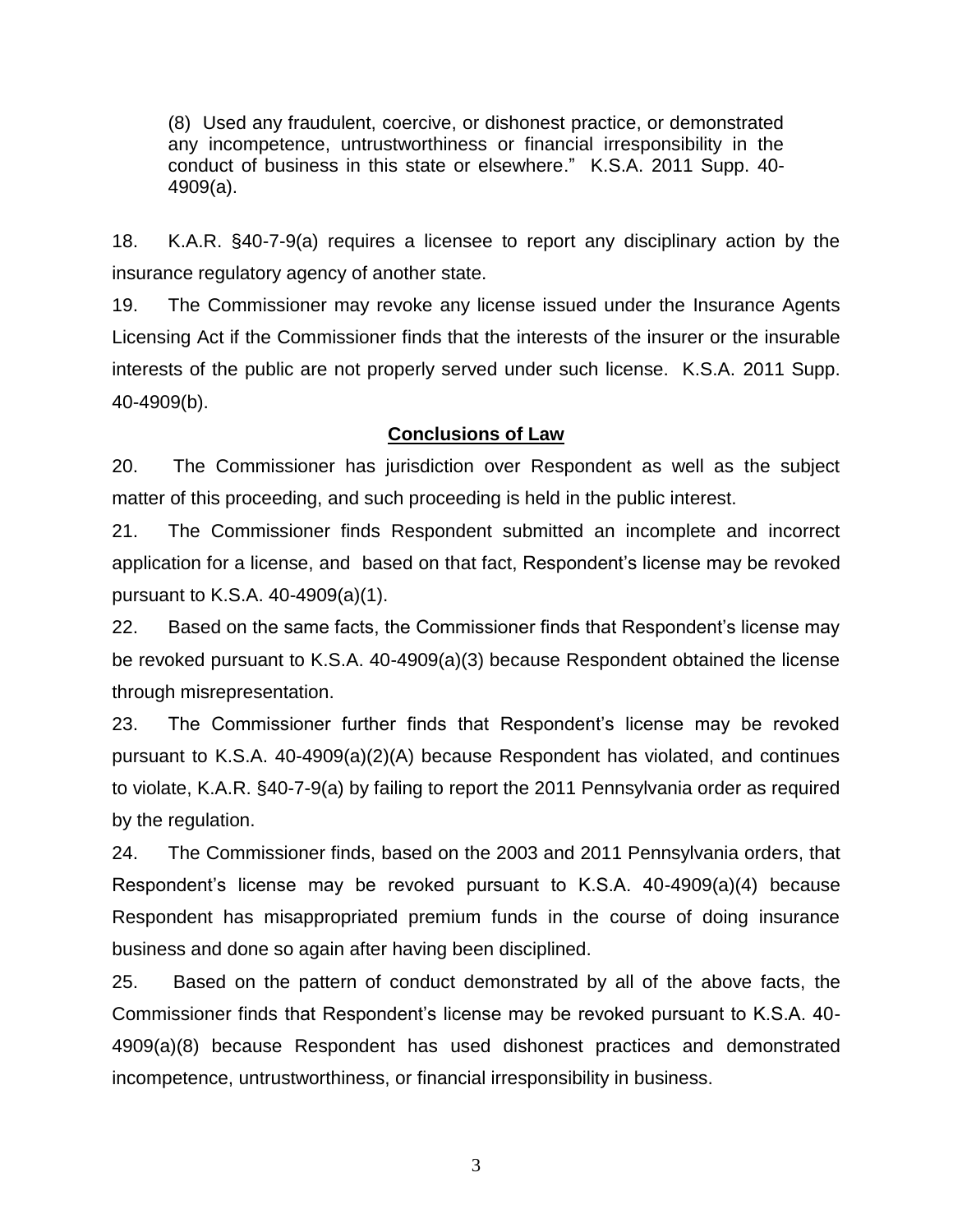26. Based on the foregoing findings, the Commissioner concludes that sufficient grounds exist for the revocation of Respondent's insurance agent's license pursuant to K.S.A. 40-4909(a).

27. The Commissioner further concludes Respondent's license may be revoked pursuant to K.S.A. 40-4909(b) because such license is not properly serving the interests of the insurer and the insurable interests of the public.

28. Based on the facts and circumstances set forth herein, it appears that the use of summary proceedings in this matter is appropriate, in accordance with the provisions set forth in K.S.A. 77-537(a), in that the use of summary proceedings does not violate any provision of the law, the protection of the public interest does not require the KID to give notice and opportunity to participate to persons other than Respondent, and after investigation, KID believes in good faith that the allegations will be supported to the applicable standard of proof.

#### **Policy to be Served**

29. Before issuing an insurance agent license, the Commissioner must determine that the applicant is qualified and has not committed any act that would be grounds for denial, suspension, or revocation. K.S.A. 40-4905(b). Further, the Commissioner may revoke any license issued under the Insurance Agents Licensing Act if the Commissioner finds that the interests of the insurer or the insurable interests of the public are not properly served under the license. The following action is necessary and appropriate to promote the security and integrity of the insurance business and protect insurance consumers by licensing, or continuing to license, persons or entities to sell, solicit, or negotiate insurance in the State of Kansas only if their conduct indicates they are both qualified and trustworthy.

**IT IS THEREFORE ORDERED BY THE COMMISSIONER OF INSURANCE THAT** the Kansas nonresident insurance agent's license of **REGINALD L. SMALLS** is hereby **REVOKED. It is further ordered,** that **REGINALD L. SMALLS** shall **CEASE and DESIST** from the sale, solicitation, or negotiation of insurance, doing any act toward the sale, solicitation, or negotiation of insurance, and/or receiving compensation deriving from the sale, solicitation, or negotiation of insurance in Kansas or on Kansas risks through business conducted on and after the effective date of this order.

4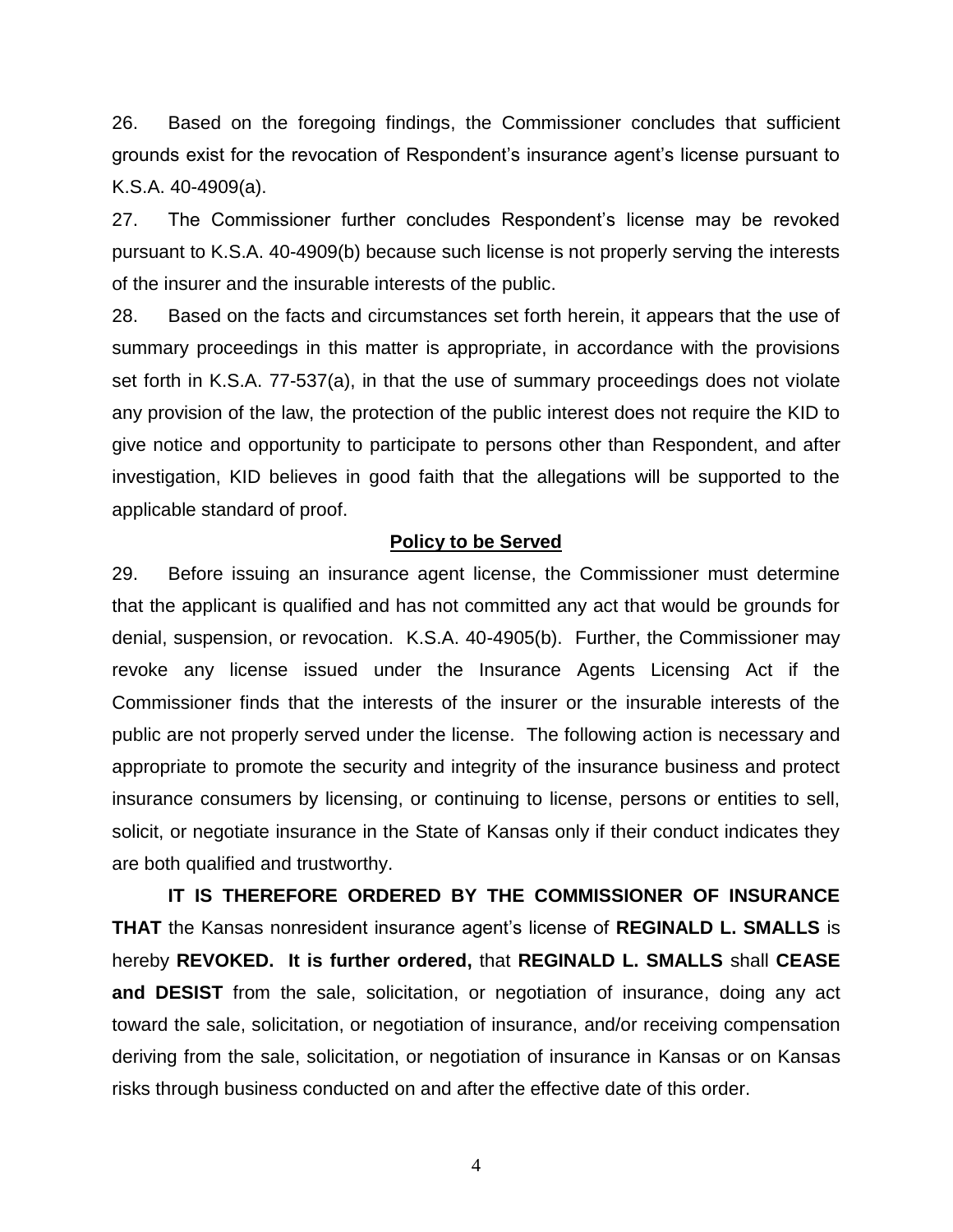**It is further ordered**, pursuant to KSA 77-415(b)(2)(A), that this order is designated by KID as precedent.

## **IT IS SO ORDERED THIS \_\_11th\_\_ DAY OF SEPTEMBER 2012, IN THE CITY OF TOPEKA, COUNTY OF SHAWNEE, STATE OF KANSAS.**



\_/s/ Sandy Praeger\_\_\_\_\_\_\_\_\_\_\_\_\_\_\_\_ Sandy Praeger Commissioner of Insurance

BY:

/s/ Zachary J.C. Anshutz Zachary J.C. Anshutz General Counsel

# **NOTICE OF RIGHTS TO HEARING AND REVIEW**

**Within fifteen (15) days of the date of service of this Summary Order, Respondent** may submit a written request for a hearing pursuant to K.S.A. 77-537 and K.S.A. 77-542. Any request for a hearing should be addressed to the following:

Zachary J.C. Anshutz, General Counsel Kansas Insurance Department 420 S.W. 9<sup>th</sup> Street Topeka, Kansas 66612

If a hearing is requested, the Kansas Insurance Department will serve notice of the time and place of the hearing and information on procedures, right of representation, and other rights of parties relating to the conduct of the hearing.

**If a hearing is not requested in the time and manner stated above, this Summary Order shall become effective as a Final Order upon the expiration of time for requesting a hearing.** In the event Respondent files a Petition for Judicial Review, pursuant to K.S.A. 77-613(e), the agency officer to be served on behalf of the Kansas Insurance Department is

Zachary J.C. Anshutz, General Counsel Kansas Insurance Department 420 S.W.  $9<sup>th</sup>$  Street Topeka, Kansas 66612